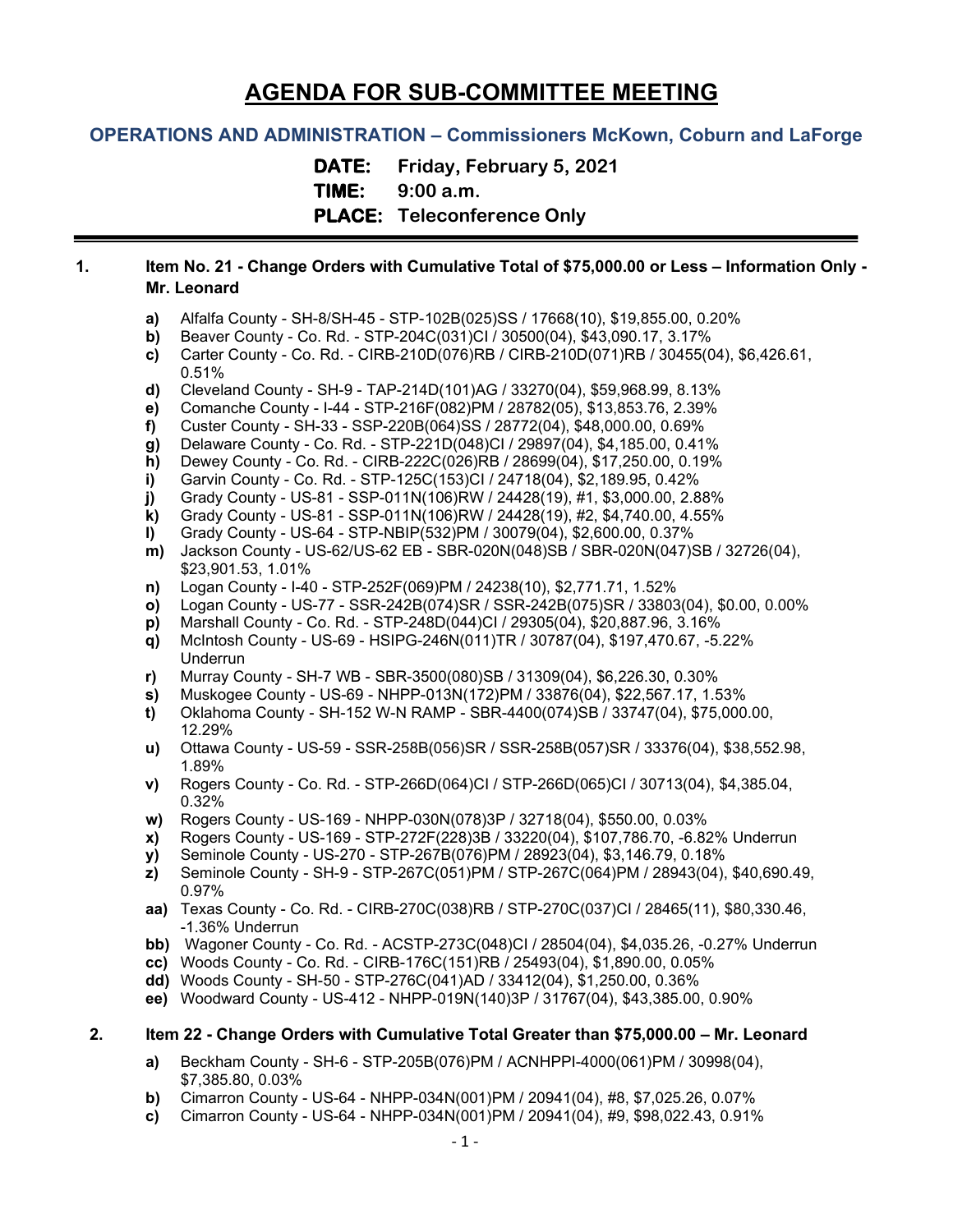- **d)** Cleveland County Ct. St. STP-214B(091)AG / 30606(04), \$6,945.44, 0.47%
- **e)** Coal County US-75 SSR-215B(032)SR / 34584(04), \$97,200.00, 2.32%
- **f)** Cotton County Co. Rd. CIRB-217C(042)RB / 29800(04), \$14,055.53, 0.27%
- **g)** Creek County SH-33 SSP-219B(063)PM / 27083(04), \$2,800.00, 0.30%
- **h)** Garfield County US-60 STP-224B(058)SS / STP-224B(059)SS / 27981(04), \$389,574.90, 2.23%
- **i)** Garvin County Co. Rd. CIRB-225C(073)RB / CIRB-225C(074)RB / 27848(04), \$85,448.32, -1.68% Underrun
- **j)** Leflore County US-271 STP-240N(079)PM / 31289(04), \$151,479.67, 9.01%
- **k)** Logan County US-77 STP-242C(055)PM / 27103(04), \$2,889.12, 0.05%
- **l)** Marshall County Co. Rd. CIRB-248C(034)RB / 29986(04), \$3,799.99, 0.15%
- **m)** Mayes County SH-28 SSP-249C(049)SS / SSP-249C(052)SS / 31884(05), \$34,698.00, 0.25%
- **n)** McClain County I-35 NHPPI-3500-(077)PM / 29734(04), \$75,535.26, 0.45%
- **o)** Oklahoma County I-235 NHPPI-2350-(009)PM / 09033(27), #7, \$43,620.70, 0.04%
- **p)** Oklahoma County I-235 NHPPI-2350-(009)PM / 09033(27), #14, \$1,260,000.00, 1.25%
- **q)** Oklahoma County I-35 NHPPI-3500-(066)FP / 27897(04), \$888,871.68, 3.04%
- **r)** Oklahoma County I-44 NHPPI-4400-(037)PM / NHPPI-4400-(039)PM / NHPPI-4400- (040)PM / NHPPI-4400-(041)PM / NHPPI-4400-(042)PM / NHPPI-4400-(043)PM / 31006(04), #4, \$3,257.52, -0.01% Underrun
- **s)** Oklahoma County I-44 NHPPI-4400-(037)PM / NHPPI-4400-(039)PM / NHPPI-4400- (040)PM / NHPPI-4400-(041)PM / NHPPI-4400-(042)PM / NHPPI-4400-(043)PM / 31006(04), #5, \$100,000.00, 0.36%
- **t)** Okmulgee County US-75 NHPP-256N(024)SS / 21740(04), \$13,431.20, 0.05%
- **u)** Pawnee County US-64 STP-159C(077)SS / 24323(04), \$358,136.91, 3.82%
- **v)** Pottawatomie County SH-3E STP-263C(066)PM / 28922(04), \$101,553.76, 3.94%
- **w)** Rogers County I-44 NHPPI-0044-2(422)238 / 20315(04), \$13,074.66, 0.06%
- **x)** Rogers County Ct. St. STP-266B(072)IG / 33314(04), \$55,817.68, 6.90%
- **y)** Stephens County SH-53 STP-269C(057)PM / 27967(04), \$155,000.00, 3.30%
- **z)** Texas County SH-136 STP-170C(123)SS / STP-170C(127)PM / 24241(04), \$184,044.80, 1.03%
- **aa)** Tulsa County SH-11 NHPPI-2440-(018)PM / NHPP-272N(245)PM / 29076(04), \$99,659.00, 1.18%
- **bb)** Washita County US-183 MC-009N(102)MD / 34770(04), \$1,628.00, 0.11%
- **cc)** Woodward County Ct. St. ACSTP-277C(043)UR / ACSTP-277D(044)UR / TAP- 277D(041)TP / 29799(04), \$329,914.93, 3.86%

#### **3. Item No. 23 - Proposed Bid Openings – Mr. Hackney, Project Funding Manager – Mr. Hackney**

- **a)** Final April, 2021 Proposed Bid Opening
- **b)** Tentative May, 2021 Proposed Bid Opening
- **c)** Tentative June, 2021 Proposed Bid Opening

#### **4. Item No 24 - Amendments to Department Administrative Rules – Ms. Moore**

- **a)** Approval to Amend the OAC Rule No.: 730:1-3-7 Meeting agenda; Unanimous Consent Docket
- **b)** Approval to Amend the OAC Rule No.: 730:1-5-4 Manuals, maps, printed matter, records
- **c)** Approval to Revoke the OAC Rule No.: 730:10-7 County Bridge and Road Improvement Program
- **d)** Approval to Amend the OAC Rule No.: 730:10-23-4 Use of Funds
- **e)** Approval to Amend the OAC Rule No.: 730:15-3-1 Commission dedications and commendations
- **f)** Approval to Amend the OAC Rule No.: 730:20-1-2 Acquisition and clearance of right-of-way
- **g)** Approval to Amend the OAC Rule No.: 730:35-7-4 Speed and vehicle restrictions on fully controlled access highways
- **h)** Approval to Amend the OAC Rule No.: 730:35-9-3 Warranting conditions for lighting
- **i)** Approval to Amend the OAC Rule No.: 730:40-5-3 Requirement and criteria